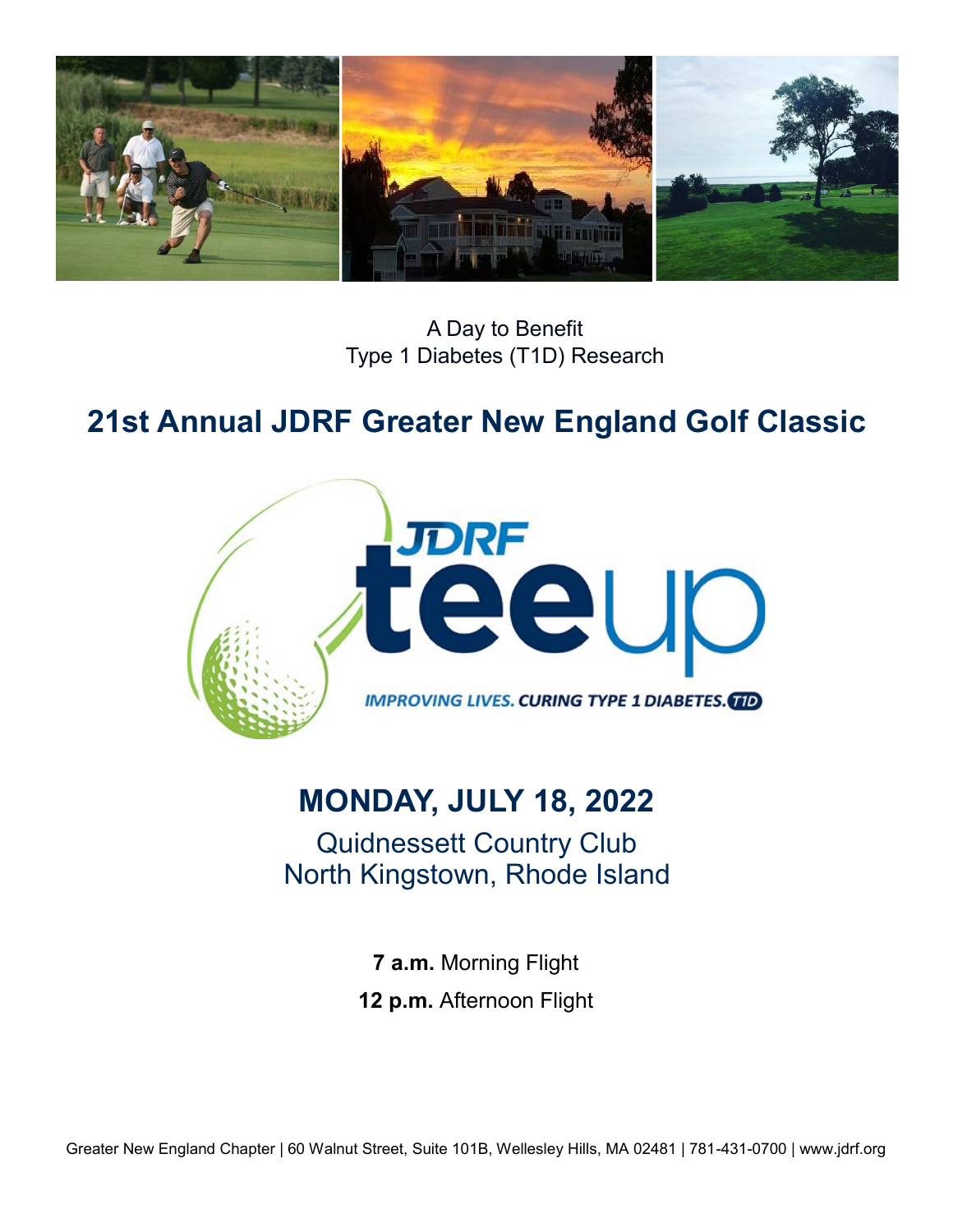

### **About Type 1 Diabetes (T1D)**

T1D is an autoimmune disease in which insulin-producing beta cells in the pancreas are mistakenly destroyed by the body's immune system. T1D seems to have a genetic component and can be diagnosed early in life, but also in adulthood. Its causes are not fully known, and there is currently no cure. People with T1D are dependent on injected or pumped insulin to survive.



#### **About JDRF and Tee Up**

JDRF is the leading global organization funding T1D research. Our strength lies in our exclusive focus on the worldwide effort to end T1D. Our mission is to accelerate life-changing breakthroughs to cure, prevent, and treat T1D.

The JDRF Tee Up to Cure Diabetes Golf Tournament draws approximately 200 participants each year and consists of a morning and afternoon flight, followed by dinner and an exciting silent and live auction. Proceeds from the tournament benefit JDRF-funded research efforts that will help us turn Type One into Type None.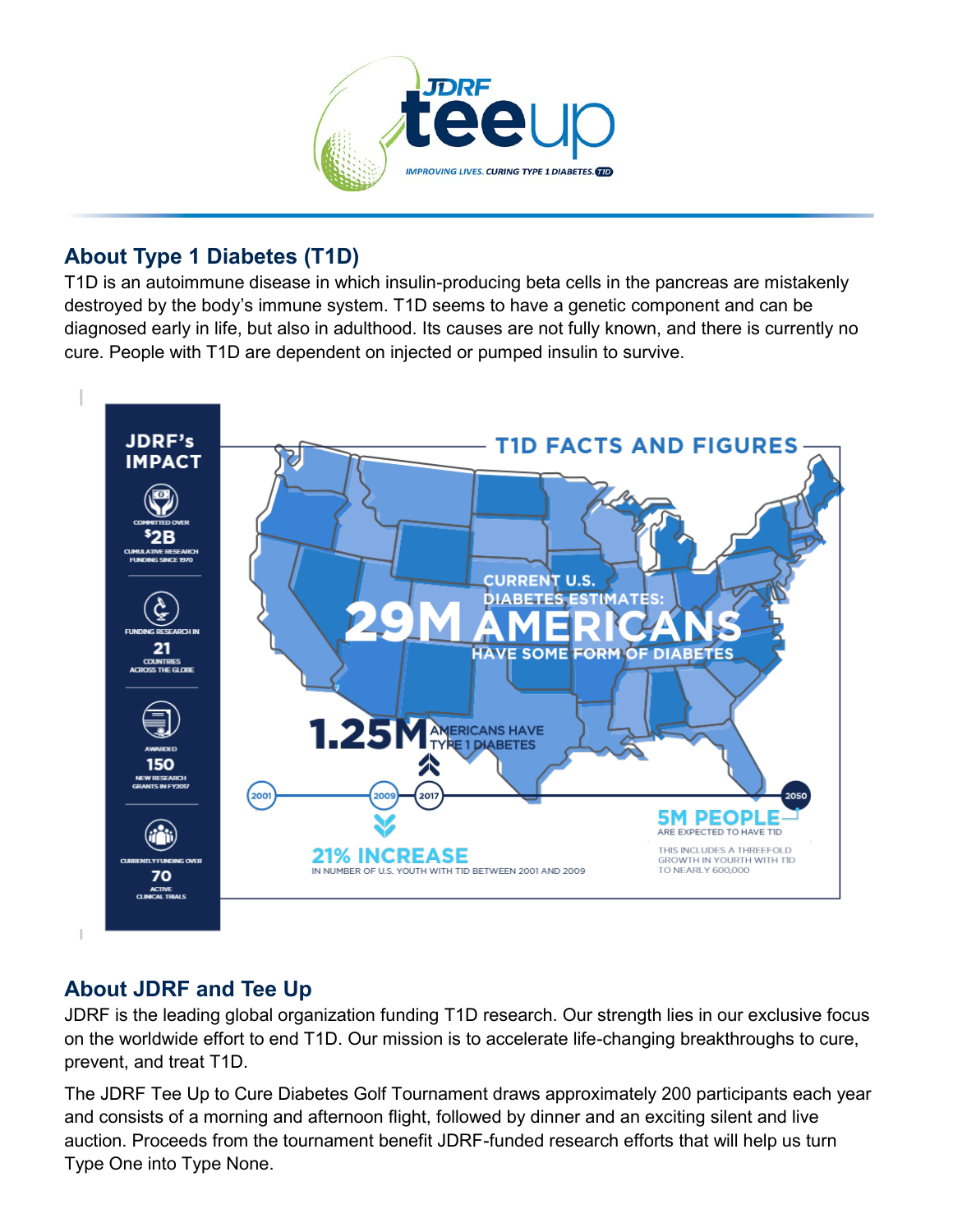

# SPONSORSHIP OPPORTUNITIES

| <b>SPONSORSHIP</b>                                                           | <b>Presenting</b><br>\$10,000 | <b>Platinum</b><br>\$7,500 | <b>Gold</b><br>\$5,500 | <b>Silver</b><br>\$2,500 | <b>Bronze</b><br>\$1,500 |
|------------------------------------------------------------------------------|-------------------------------|----------------------------|------------------------|--------------------------|--------------------------|
| <b>Exclusive Designation as Presenting Sponsor</b><br>of the Golf Tournament |                               |                            |                        |                          |                          |
| Company Name and Logo on all Marketing<br>Materials for Tee Up               |                               |                            |                        |                          |                          |
| Ability to Choose Starting Hole(s)                                           |                               |                            |                        |                          |                          |
| Company Logo showcased on the Golf Cart<br>Post Card                         |                               |                            |                        |                          |                          |
| Banner Provided by Company Displayed<br>Prominently on Course                |                               |                            |                        |                          |                          |
| Company Representative at Designated Hole                                    |                               |                            |                        |                          |                          |
| Exclusive Signage at Designated Hole and<br>Sponsorship Boards               |                               |                            |                        |                          |                          |
| Company Information on Golfer Mailing Sent<br>One Week Prior                 |                               |                            |                        |                          |                          |
| Afternoon Golf Foursome                                                      | (Two)                         | (Two)                      |                        |                          |                          |
| Company Logo on JDRF Website and Social<br>Media Platforms                   |                               |                            |                        |                          |                          |
| Company Signage at a Designated Hole                                         |                               |                            |                        |                          |                          |
| Recognition in Post-Event Communication                                      |                               |                            |                        |                          |                          |
| Recognition of Sponsorship Level at Award<br>Ceremony                        |                               |                            |                        |                          |                          |
| <b>Estimated Tax Deductible Amount</b>                                       | \$8,800                       | \$6,300                    | \$4,900                | \$1,900                  | \$900                    |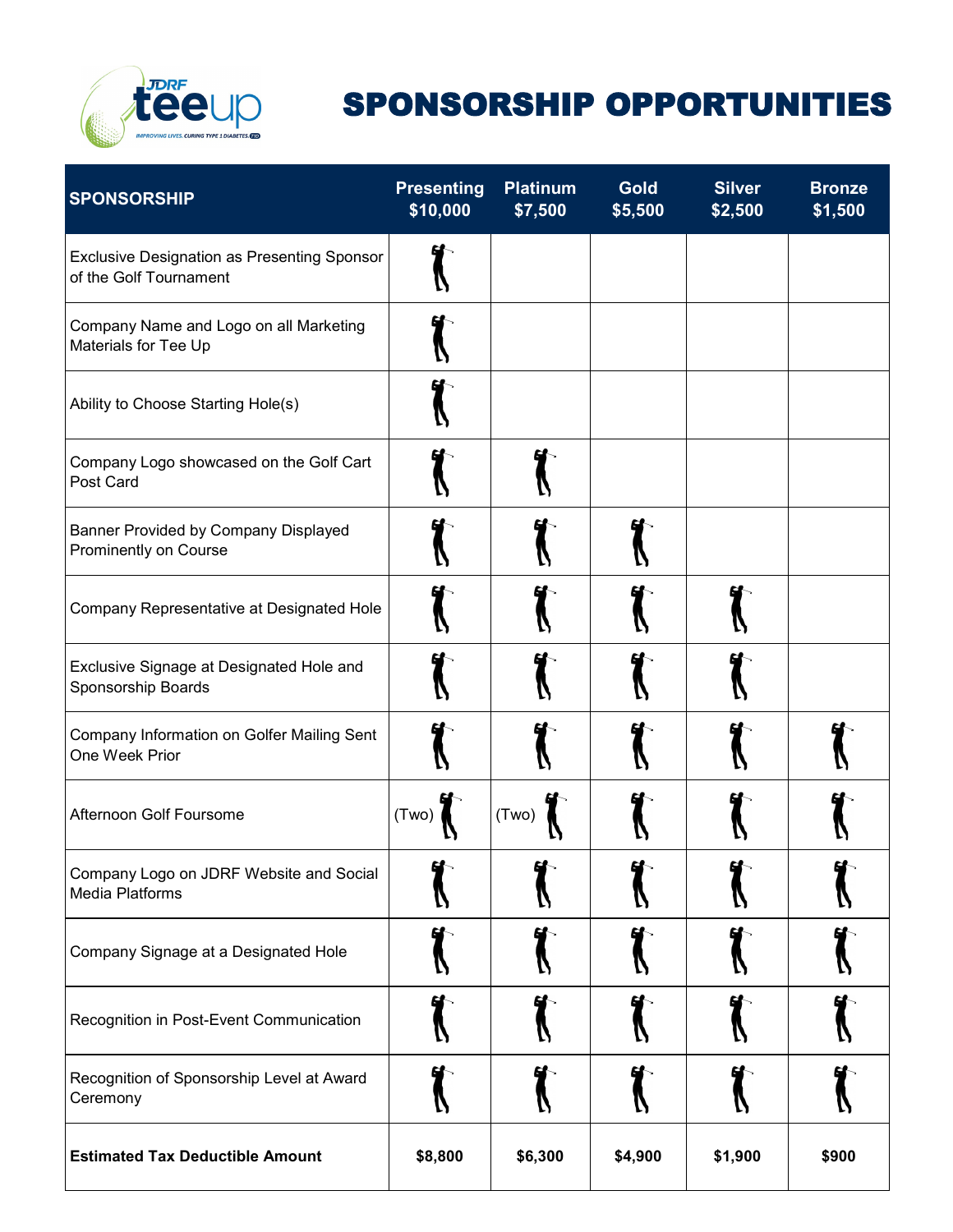

### UNDERWRITING SPONSORSHIP OPPORTUNITIES

*All underwriting sponsors will be listed on the Golf website, Chapter Social Media platforms, and will be recognized in post event communication, in addition to the respective benefits listed below. We are also happy to discuss customizable underwriting opportunities for those who desire benefits that vary from those listed here.* 

#### **Mobile Bidding Sponsor — \$2,500**

*Estimated Tax Deductible Amount: \$2,000* 

*The mobile bidding platform utilized for the Silent Auction, OneCause, can be accessed directly through a smartphone. The sponsoring company's logo will appear on every OneCause user screen (approximately 200 screens)* 

- One (1) afternoon golf foursome
- Logo presence on mobile bidding home screens
- Opportunity to create a customized message, visible to all guests that click on the home screen *(some restrictions may apply)*

#### **Social Media Sponsor — \$1,500**

*Estimated Tax Deductible Amount: \$1,500* 

- Logo prominently displayed at event
- Exclusive company logo promoted on all Chapter social media platforms

#### **Snack Hole Sponsor — \$1,250**

*Estimated Tax Deductible Amount: \$1,250* 

- Company representative stationed at a snack hole on the course with branded signage
- Interact with 200+ golfers throughout two flights
- Opportunity to showcase a new product or swag

#### **Sponsor A Child — \$750**

*Estimated Tax Deductible Amount: \$750*

- Opportunity to be paired with a child living with T1D.
- Company logo will be prominently displayed on the child's storyboard on the course
- Recognized during the tournament Award Ceremony

#### **Tee Sponsor — \$125**

*Estimated Tax Deductible Amount: \$125*

- Company name or logo placed on a 12"W x 8"H sign placed at a tee on the course
- Opportunity to purchase multiple sponsorships for increased visibility

#### **Patron Gift Sponsor — 200 Items**

- Showcase company by providing an item(s) that include company logo to be included in player gift bags distributed prior to the shot gun start
- Guaranteed to be seen by 200 players participating

### FUND A CURE

Fund A Cure is a unique opportunity to make a direct impact on the lives of people living with T1D through a **100% tax-deductible donation** in support of JDRF's mission. Donations of \$1,000 and above will be recognized the night of the tournament. Gifts may be made online through a donor-advised fund, or by sending a check to the JDRF Greater New England Chapter office.

**We look forward to partnering with your company. For sponsorship or underwriting information, please contact:** Kristen Kinney at kkinney@jdrf.org